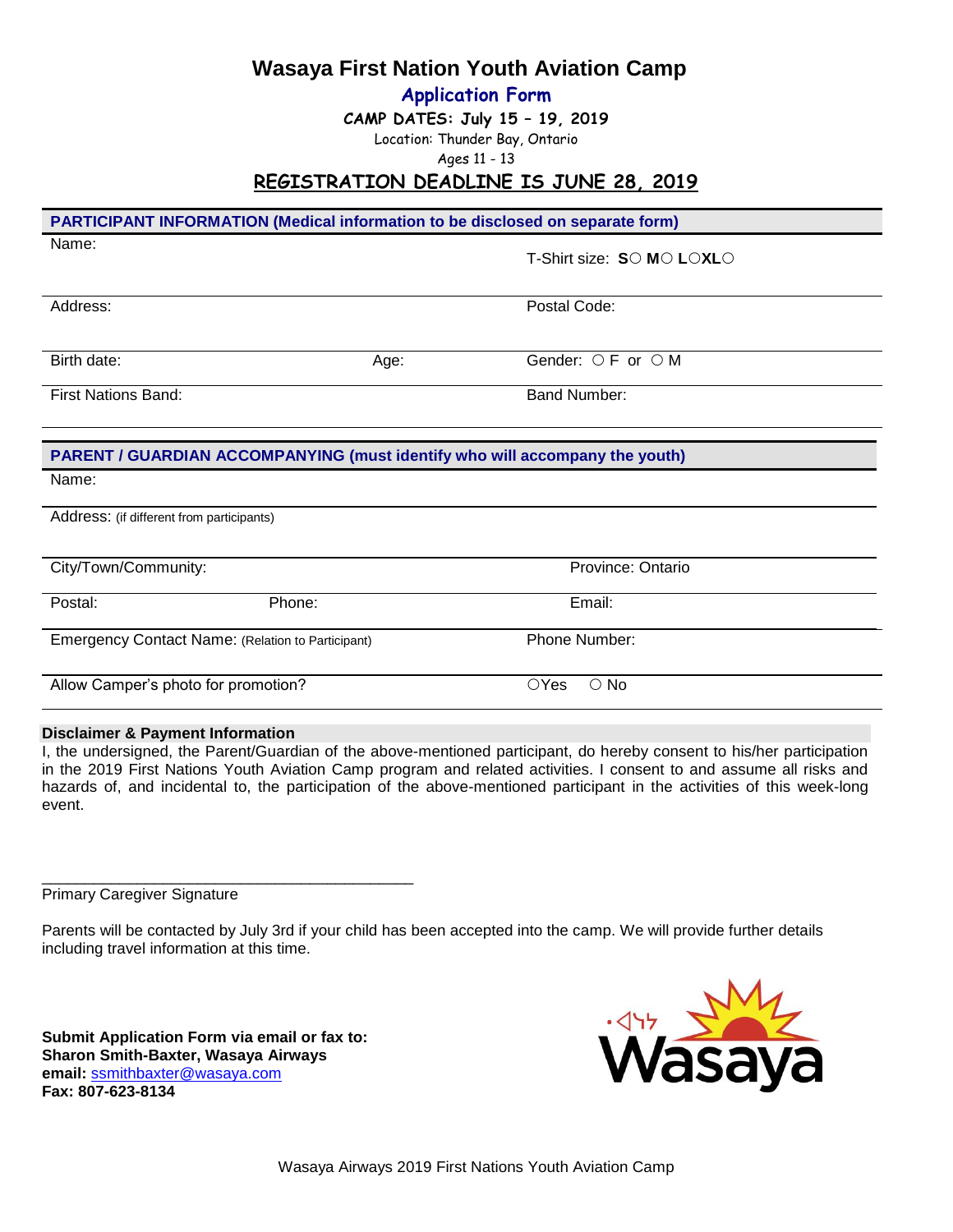# **Wasaya Airways 2019 First Nations Youth Aviation Camp**

PARTICIPANT MEDICAL FORM

**Form is to be submitted along with application signed by both Parent/Guardian and Health Official**

| <b>PARTICIPANT INFORMATION</b>                                                           |      |                                                   |                |               |
|------------------------------------------------------------------------------------------|------|---------------------------------------------------|----------------|---------------|
| Name:                                                                                    |      |                                                   |                |               |
|                                                                                          |      |                                                   |                |               |
| Address:                                                                                 |      | Postal Code:                                      |                |               |
|                                                                                          |      |                                                   |                |               |
| Birth date:                                                                              | Age: | Gender: ○ F or ○ M                                |                |               |
|                                                                                          |      |                                                   |                |               |
|                                                                                          |      |                                                   |                |               |
| <b>MEDICAL INFORMATION</b>                                                               |      |                                                   |                |               |
| Health Card Number:                                                                      |      |                                                   |                |               |
|                                                                                          |      |                                                   |                |               |
| Family Doctor:                                                                           |      |                                                   |                |               |
| Doctor's Address:                                                                        |      |                                                   |                |               |
|                                                                                          |      |                                                   |                |               |
| City/Town/Community:                                                                     |      | Province:                                         |                |               |
|                                                                                          |      |                                                   |                |               |
| Phone Number:                                                                            |      | Fax Number:                                       |                |               |
|                                                                                          |      |                                                   |                |               |
| Nurse in Charge:                                                                         |      |                                                   |                |               |
| <b>Nursing Station:</b>                                                                  |      |                                                   |                |               |
| Phone Number:                                                                            |      | Fax Number                                        |                |               |
|                                                                                          |      |                                                   |                |               |
| Is your child able to participate in physical activities?:                               |      |                                                   | $\bigcirc$ Yes | $\bigcirc$ No |
| EXPLAIN (if NO):                                                                         |      |                                                   |                |               |
|                                                                                          |      |                                                   |                |               |
| Does your child have any chronic illness (such as asthma, diabetes, physical handicaps)? |      |                                                   | $\bigcirc$ Yes | $\circ$ No    |
| DETAILS OF ILLNESS/MEDICATION (if YES):                                                  |      |                                                   |                |               |
|                                                                                          |      |                                                   |                |               |
| Does your child have any allergies or require a special diet?                            |      |                                                   | $\bigcirc$ Yes | $\bigcirc$ No |
| EXPLAIN (if YES):                                                                        |      |                                                   |                |               |
|                                                                                          |      |                                                   |                |               |
| INSTRUCTIONS FOR MEDICATION AND GENERAL INFORMATION:                                     |      |                                                   |                |               |
|                                                                                          |      |                                                   |                |               |
|                                                                                          |      |                                                   |                |               |
| ** Ensure child has enough medication for duration of time away from home.               |      |                                                   |                |               |
|                                                                                          |      |                                                   |                |               |
|                                                                                          |      |                                                   |                |               |
| Signature of Primary Caregiver                                                           |      | Signature of Health Official (Nurse, CHR, Doctor) |                |               |
|                                                                                          |      |                                                   |                |               |
| Date                                                                                     |      | Date                                              |                |               |